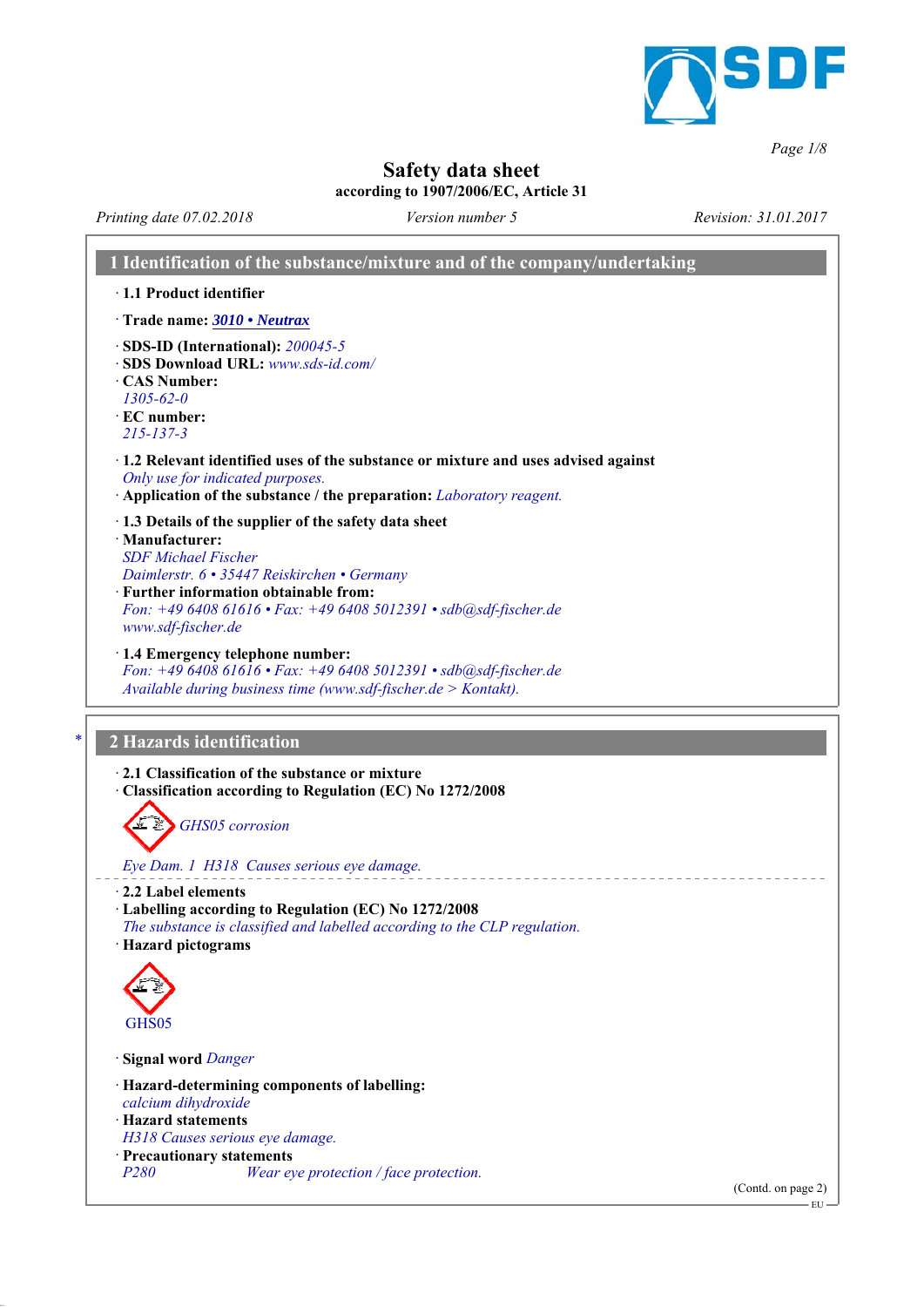

*Page 2/8*

# **Safety data sheet**

**according to 1907/2006/EC, Article 31**

*Printing date 07.02.2018 Revision: 31.01.2017 Version number 5*

**Trade name:** *3010 • Neutrax*

(Contd. of page 1) *P305+P351+P338 IF IN EYES: Rinse cautiously with water for several minutes. Remove contact lenses, if present and easy to do. Continue rinsing. P310 Immediately call a POISON CENTER/doctor.*

*ꞏ* **2.3 Other hazards**

*ꞏ* **Results of PBT and vPvB assessment** *ꞏ* **PBT:** *Not applicable.*

*ꞏ* **vPvB:** *Not applicable.*

## **3 Composition/information on ingredients**

*ꞏ* **3.1 Chemical characterisation: Substances**

*ꞏ* **CAS No. Description**

*1305-62-0 calcium dihydroxide*

- *ꞏ* **Identification number(s)**
- *ꞏ* **EC number:** *215-137-3*

#### **4 First aid measures**

*ꞏ* **4.1 Description of first aid measures**

*ꞏ* **After inhalation:** *Supply fresh air; consult doctor in case of complaints.*

*ꞏ* **After skin contact:** *Generally the product does not irritate the skin.*

*ꞏ* **After eye contact:** *Rinse opened eye for several minutes under running water. Then consult a doctor.*

*ꞏ* **After swallowing:** *If symptoms persist consult doctor.*

*ꞏ* **4.2 Most important symptoms and effects, both acute and delayed** *No further relevant information available.*

*ꞏ* **4.3 Indication of any immediate medical attention and special treatment needed** *No further relevant information available.*

## *\** **5 Firefighting measures**

*ꞏ* **5.1 Extinguishing media**

*ꞏ* **Suitable extinguishing agents:** *Use fire extinguishing methods suitable to surrounding conditions.*

*ꞏ* **5.2 Special hazards arising from the substance or mixture** *No further relevant information available.*

*ꞏ* **5.3 Advice for firefighters**

*ꞏ* **Protective equipment:** *No special measures required.*

#### **6 Accidental release measures**

*ꞏ* **6.1 Personal precautions, protective equipment and emergency procedures** *Wear protective equipment. Keep unprotected persons away.*

*ꞏ* **6.2 Environmental precautions:** *Do not allow to enter sewers/ surface or ground water.*

*ꞏ* **6.3 Methods and material for containment and cleaning up:** *Use neutralising agent.*

*Dispose contaminated material as waste according to item 13.*

(Contd. on page 3)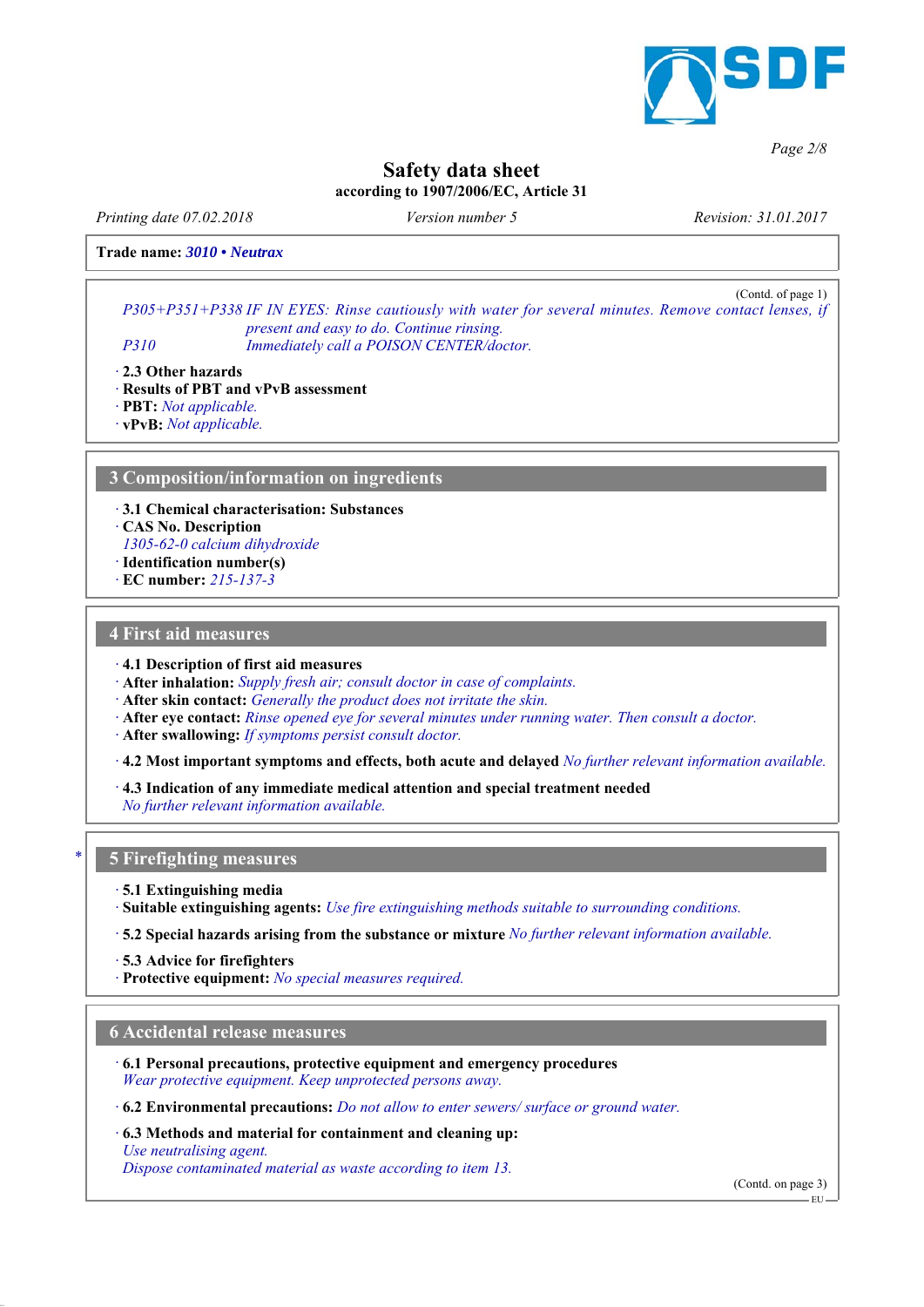

#### *Page 3/8*

# **Safety data sheet**

**according to 1907/2006/EC, Article 31**

*Printing date 07.02.2018 Revision: 31.01.2017 Version number 5*

(Contd. of page 2)

#### **Trade name:** *3010 • Neutrax*

#### *ꞏ* **6.4 Reference to other sections**

*See Section 7 for information on safe handling. See Section 8 for information on personal protection equipment. See Section 13 for disposal information.*

#### **7 Handling and storage**

*ꞏ* **7.1 Precautions for safe handling** *Thorough dedusting. ꞏ* **Information about fire - and explosion protection:** *No special measures required.*

*ꞏ* **7.2 Conditions for safe storage, including any incompatibilities**

*ꞏ* **Storage:**

- *ꞏ* **Requirements to be met by storerooms and receptacles:** *No special requirements.*
- *ꞏ* **Information about storage in one common storage facility:** *Not required.*
- *ꞏ* **Further information about storage conditions:** *Keep container tightly sealed.*

*ꞏ* **7.3 Specific end use(s)** *No further relevant information available.*

**8 Exposure controls/personal protection**

*ꞏ* **Additional information about design of technical facilities:** *No further data; see item 7.*

*ꞏ* **8.1 Control parameters**

*ꞏ* **Ingredients with limit values that require monitoring at the workplace:**

*1305-62-0 calcium dihydroxide*

*IOELV Long-term value: 5 mg/m³*

*ꞏ* **Additional information:** *The lists valid during the making were used as basis.*

- *ꞏ* **8.2 Exposure controls**
- *ꞏ* **Personal protective equipment:**

*ꞏ* **General protective and hygienic measures:** *Keep away from foodstuffs, beverages and feed. Immediately remove all soiled and contaminated clothing Wash hands before breaks and at the end of work.*

- *Avoid contact with the eyes.*
- *Avoid contact with the eyes and skin.*
- *ꞏ* **Respiratory protection:** *Not required.*

*ꞏ* **Protection of hands:**



*Protective gloves*

*The protective gloves to be used must comply with the specifications of EC directive 89/686/EEC and the resultant standard EN374. The recommendations apply only to the product stated in the safety data sheet and supplied by us as well as to the purpose specified by us. When dissolving in or mixing with other substances and under conditions deviating from those stated in EN374 please contact the supplier of CE-approved gloves.*

(Contd. on page 4)  $-$  FU  $-$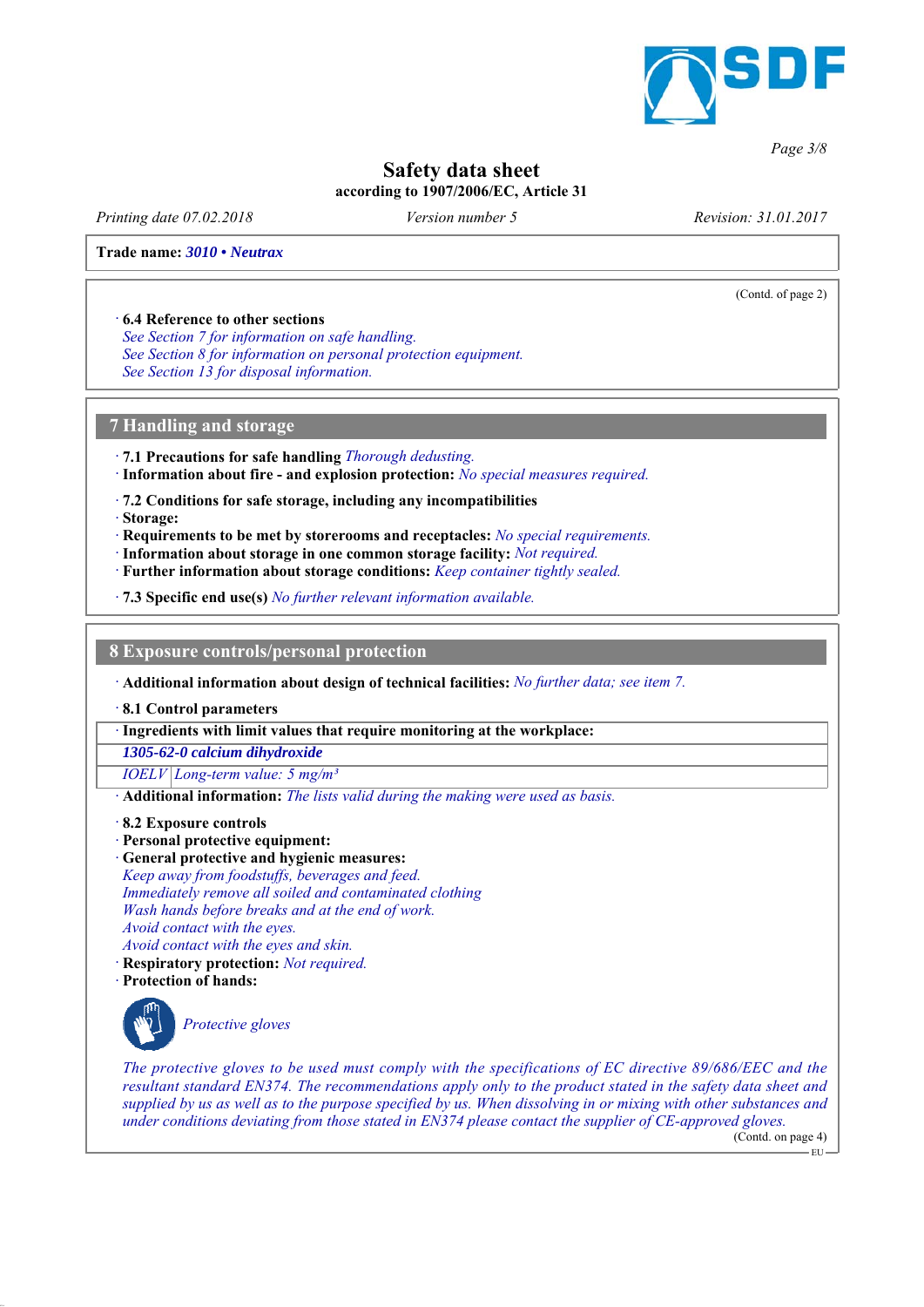

*Page 4/8*

EU

# **Safety data sheet**

**according to 1907/2006/EC, Article 31**

*Printing date 07.02.2018 Revision: 31.01.2017 Version number 5*

**Trade name:** *3010 • Neutrax*



## *\** **9 Physical and chemical properties**

| · 9.1 Information on basic physical and chemical properties<br><b>General Information</b>                      |                                               |                    |
|----------------------------------------------------------------------------------------------------------------|-----------------------------------------------|--------------------|
| · Appearance:                                                                                                  |                                               |                    |
| Form:                                                                                                          | Solid                                         |                    |
| Colour:                                                                                                        | White                                         |                    |
| $\cdot$ Odour:                                                                                                 | <b>Odourless</b>                              |                    |
| · Odour threshold:                                                                                             | Not determined.                               |                    |
| $\cdot$ pH-value:                                                                                              | Not applicable.                               |                    |
| Change in condition<br>Melting point/freezing point:<br>Initial boiling point and boiling range: Undetermined. | 2 °C                                          |                    |
| · Flash point:                                                                                                 | Not applicable.                               |                    |
| · Flammability (solid, gas):                                                                                   | Product is not flammable.                     |                    |
| · Decomposition temperature:                                                                                   | Not determined.                               |                    |
| · Auto-ignition temperature:                                                                                   | Not determined.                               |                    |
| <b>Explosive properties:</b>                                                                                   | Product does not present an explosion hazard. |                    |
| <b>Explosion limits:</b>                                                                                       |                                               |                    |
| Lower:                                                                                                         | Not determined.                               |                    |
| Upper:                                                                                                         | Not determined.                               |                    |
| Vapour pressure at 20 °C:                                                                                      | $0$ hPa                                       |                    |
| $\cdot$ Density at 20 °C:                                                                                      | $2.24$ g/cm <sup>3</sup>                      |                    |
| · Bulk density at 20 °C:                                                                                       | $400 \text{ kg/m}^3$                          |                    |
| · Relative density                                                                                             | Not determined.                               |                    |
| · Vapour density                                                                                               | Not applicable.                               |                    |
| · Evaporation rate                                                                                             | Not applicable.                               |                    |
| · Solubility in / Miscibility with<br>water at $20^{\circ}$ C:                                                 | 1.7 g/l                                       |                    |
| · Partition coefficient: n-octanol/water:                                                                      | Not determined.                               |                    |
|                                                                                                                |                                               | (Contd. on page 5) |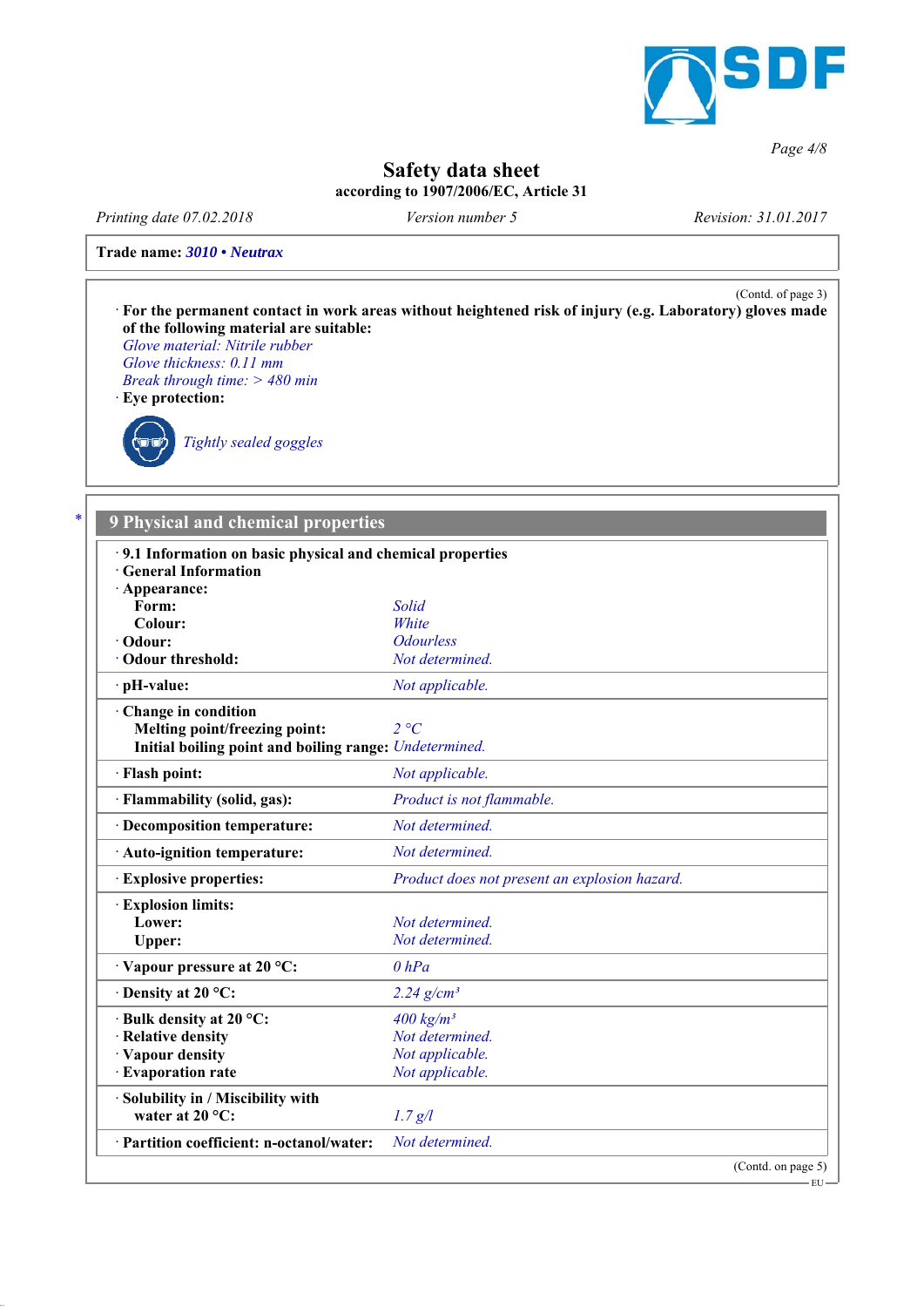

*Page 5/8*

## **Safety data sheet according to 1907/2006/EC, Article 31**

*Printing date 07.02.2018 Revision: 31.01.2017 Version number 5*

#### **Trade name:** *3010 • Neutrax*

|                                            | (Contd. of page 4) |
|--------------------------------------------|--------------------|
|                                            |                    |
| Not applicable.                            |                    |
| Not applicable.                            |                    |
| $0.0\%$                                    |                    |
| $100.0\%$                                  |                    |
| No further relevant information available. |                    |
|                                            |                    |

#### **10 Stability and reactivity**

*ꞏ* **10.1 Reactivity** *No further relevant information available.*

- *ꞏ* **10.2 Chemical stability**
- *ꞏ* **Thermal decomposition / conditions to be avoided:** *No decomposition if used according to specifications.*
- *ꞏ* **10.3 Possibility of hazardous reactions** *No dangerous reactions known.*
- *ꞏ* **10.4 Conditions to avoid** *No further relevant information available.*
- *ꞏ* **10.5 Incompatible materials:** *No further relevant information available.*
- *ꞏ* **10.6 Hazardous decomposition products:** *No dangerous decomposition products known.*

#### **11 Toxicological information**

*ꞏ* **11.1 Information on toxicological effects**

*ꞏ* **Acute toxicity** *Based on available data, the classification criteria are not met.*

*ꞏ* **LD/LC50 values relevant for classification:**

*1305-62-0 calcium dihydroxide*

*Oral LD50 7340 mg/kg (rat)*

- *ꞏ* **Primary irritant effect:**
- *ꞏ* **Skin corrosion/irritation** *Based on available data, the classification criteria are not met.*
- *ꞏ* **Serious eye damage/irritation**

*Causes serious eye damage.*

- *ꞏ* **Respiratory or skin sensitisation** *Based on available data, the classification criteria are not met.*
- *ꞏ* **CMR effects (carcinogenity, mutagenicity and toxicity for reproduction)**
- *ꞏ* **Germ cell mutagenicity** *Based on available data, the classification criteria are not met.*
- *ꞏ* **Carcinogenicity** *Based on available data, the classification criteria are not met.*
- *ꞏ* **Reproductive toxicity** *Based on available data, the classification criteria are not met.*
- *ꞏ* **STOT-single exposure** *Based on available data, the classification criteria are not met.*
- *ꞏ* **STOT-repeated exposure** *Based on available data, the classification criteria are not met.*
- *ꞏ* **Aspiration hazard** *Based on available data, the classification criteria are not met.*

## *\** **12 Ecological information**

- *ꞏ* **12.1 Toxicity**
- *ꞏ* **Aquatic toxicity:** *No further relevant information available.*
- *ꞏ* **12.2 Persistence and degradability** *No further relevant information available.*
- *ꞏ* **12.3 Bioaccumulative potential** *No further relevant information available.*
- *ꞏ* **12.4 Mobility in soil** *No further relevant information available.*

(Contd. on page 6) .<br>- EU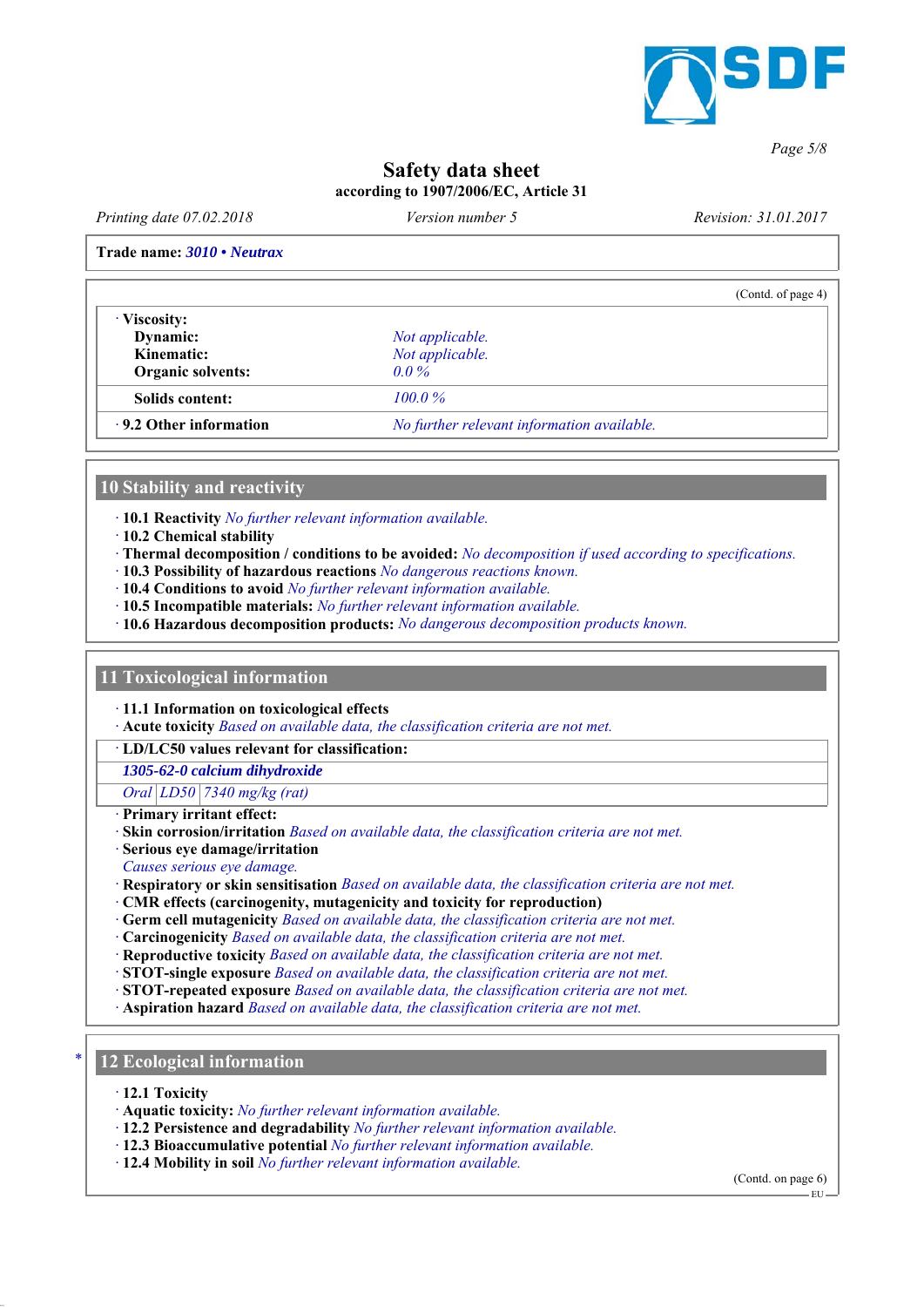

#### *Page 6/8*

# **Safety data sheet**

**according to 1907/2006/EC, Article 31**

*Printing date 07.02.2018 Revision: 31.01.2017 Version number 5*

(Contd. of page 5)

**Trade name:** *3010 • Neutrax*

#### *ꞏ* **Additional ecological information:**

*ꞏ* **General notes:**

*Water hazard class 1 (German Regulation) (Assessment by list): slightly hazardous for water Do not allow undiluted product or large quantities of it to reach ground water, water course or sewage system. Must not reach sewage water or drainage ditch undiluted or unneutralised. Rinse off of bigger amounts into drains or the aquatic environment may lead to increased pH-values. A high pHvalue harms aquatic organisms. In the dilution of the use-level the pH-value is considerably reduced, so that after the use of the product the aqueous waste, emptied into drains, is only low water-dangerous.*

*ꞏ* **12.5 Results of PBT and vPvB assessment**

*ꞏ* **PBT:** *Not applicable.*

*ꞏ* **vPvB:** *Not applicable.*

*ꞏ* **12.6 Other adverse effects** *No further relevant information available.*

## **13 Disposal considerations**

*ꞏ* **13.1 Waste treatment methods**

*ꞏ* **Recommendation**

*Must not be disposed together with household garbage. Do not allow product to reach sewage system.*

*ꞏ* **Uncleaned packaging:**

*ꞏ* **Recommendation:** *Disposal must be made according to official regulations.*

| $\cdot$ 14.1 UN-Number<br>· ADR, IMDG, IATA         | UN3262                                                                                  |
|-----------------------------------------------------|-----------------------------------------------------------------------------------------|
| $\cdot$ 14.2 UN proper shipping name<br>$\cdot$ ADR | 3262 CORROSIVE SOLID, BASIC, INORGANIC, N.O.S.                                          |
| · IMDG, IATA                                        | $(3010 \cdot Neutrax)$<br>CORROSIVE SOLID, BASIC, INORGANIC, N.O.S. (3010 .<br>Neutrax) |
| · 14.3 Transport hazard class(es)                   |                                                                                         |
| ADR, IMDG, IATA                                     |                                                                                         |
|                                                     |                                                                                         |
|                                                     |                                                                                         |
| · Class                                             | 8 Corrosive substances.                                                                 |
| $\cdot$ Label                                       | 8                                                                                       |
|                                                     |                                                                                         |
| 14.4 Packing group<br>ADR, IMDG, IATA               | II                                                                                      |
| · 14.5 Environmental hazards:                       |                                                                                         |
| · Marine pollutant:                                 | N <sub>o</sub>                                                                          |
| · 14.6 Special precautions for user                 | Warning: Corrosive substances.                                                          |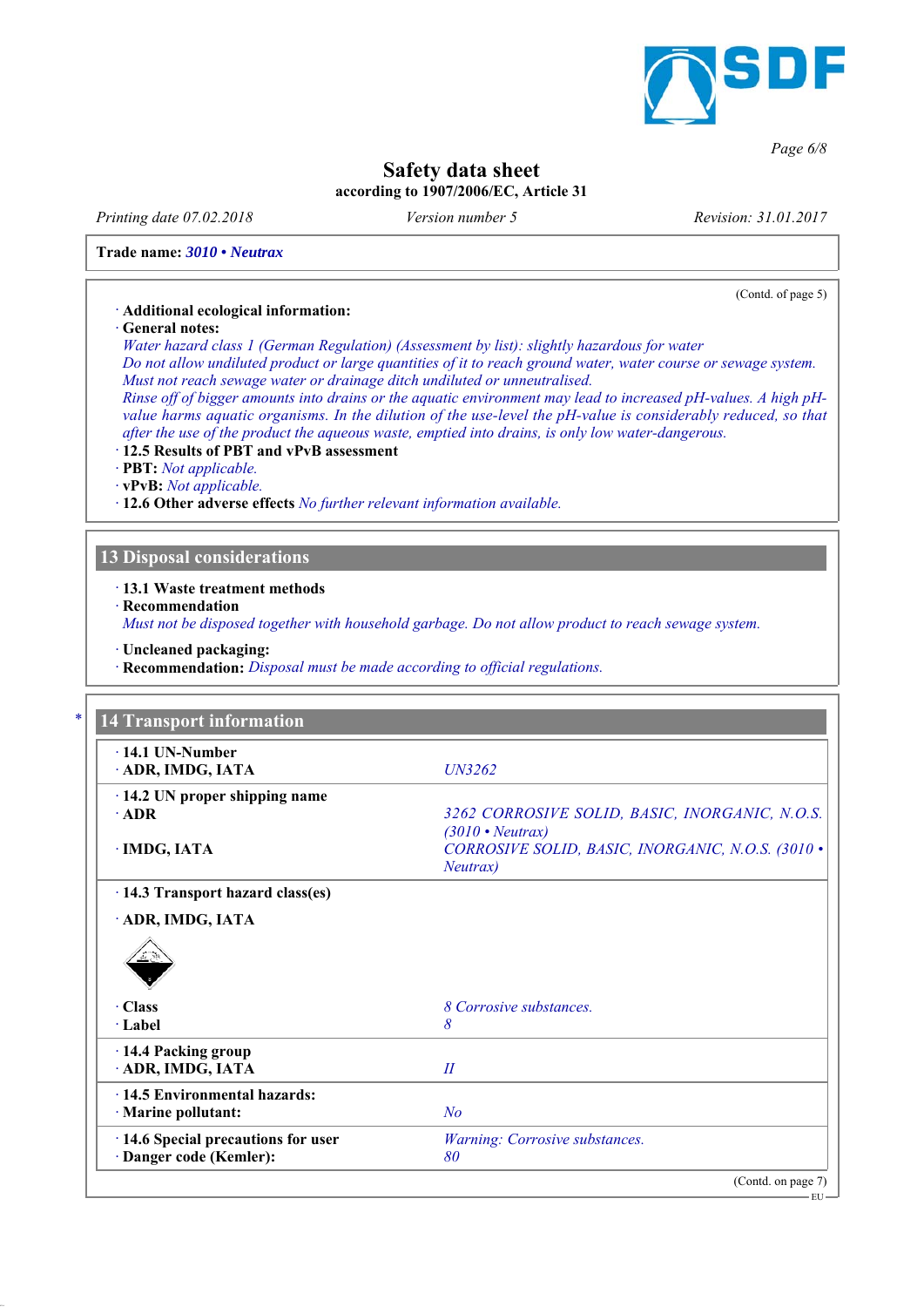

*Page 7/8*

# **Safety data sheet**

**according to 1907/2006/EC, Article 31**

*Printing date 07.02.2018 Revision: 31.01.2017 Version number 5*

**Trade name:** *3010 • Neutrax*

|                                                   | (Contd. of page 6)                              |
|---------------------------------------------------|-------------------------------------------------|
| · EMS Number:                                     | $F-A, S-B$                                      |
| <b>Segregation groups</b>                         | <i>Alkalis</i>                                  |
| <b>Stowage Category</b>                           | B                                               |
| <b>Segregation Code</b>                           | SG35 Stow "separated from" acids.               |
| · 14.7 Transport in bulk according to Annex II of |                                                 |
| Marpol and the IBC Code                           | Not applicable.                                 |
| · Transport/Additional information:               |                                                 |
| $\cdot$ ADR                                       |                                                 |
| · Limited quantities (LQ)                         | $1 \text{ kg}$                                  |
| <b>Excepted quantities (EQ)</b>                   | Code: E2                                        |
|                                                   | Maximum net quantity per inner packaging: 30 g  |
|                                                   | Maximum net quantity per outer packaging: 500 g |
| · Transport category                              | 2                                               |
| · Tunnel restriction code                         | E                                               |
| $\cdot$ IMDG                                      |                                                 |
| $\cdot$ Limited quantities (LQ)                   | $1 \text{ kg}$                                  |
| $\cdot$ Excepted quantities (EQ)                  | Code: E2                                        |
|                                                   | Maximum net quantity per inner packaging: 30 g  |
|                                                   | Maximum net quantity per outer packaging: 500 g |
| · UN "Model Regulation":                          | UN 3262 CORROSIVE SOLID, BASIC, INORGANIC,      |
|                                                   | N.O.S. (3010 • NEUTRAX), 8, II                  |

#### *\** **15 Regulatory information**

*ꞏ* **15.1 Safety, health and environmental regulations/legislation specific for the substance or mixture**

*ꞏ* **Directive 2012/18/EU**

*ꞏ* **Named dangerous substances - ANNEX I** *Substance is not listed.*

*ꞏ* **15.2 Chemical safety assessment:** *A Chemical Safety Assessment has not been carried out.*

#### **16 Other information**

*This information is based on our present knowledge. However, this shall not constitute a guarantee for any specific product features and shall not establish a legally valid contractual relationship.*

*ꞏ* **Department issuing SDS:** *Product safety department*

*ꞏ* **Contact:** *eMail: sdb@sdf-fischer.de*

*ꞏ* **Abbreviations and acronyms:**

*RID: Règlement international concernant le transport des marchandises dangereuses par chemin de fer (Regulations Concerning the International Transport of Dangerous Goods by Rail) ICAO: International Civil Aviation Organisation ADR: Accord européen sur le transport des marchandises dangereuses par Route (European Agreement concerning the International Carriage of Dangerous Goods by Road) IMDG: International Maritime Code for Dangerous Goods IATA: International Air Transport Association GHS: Globally Harmonised System of Classification and Labelling of Chemicals EINECS: European Inventory of Existing Commercial Chemical Substances CAS: Chemical Abstracts Service (division of the American Chemical Society)*

(Contd. on page 8)

 $E_{\rm H}$